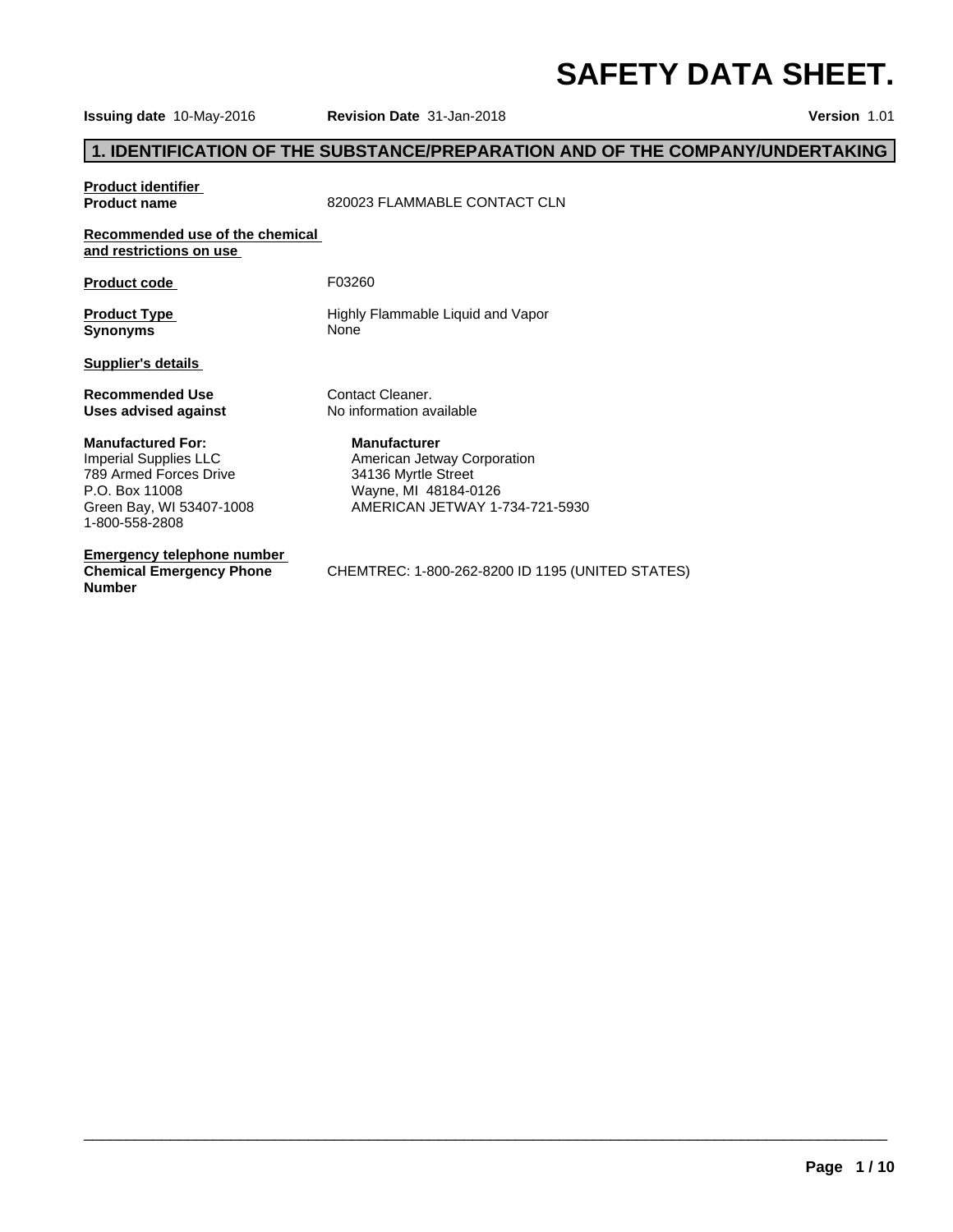#### **2. HAZARDS IDENTIFICATION**

#### **Classification**

Note: This product is a consumer product and is labeled in accordance with the US Consumer Product Safety Commission regulations which take precedence over OSHA Hazard Communication labeling. The actual container label will not include the label elements below.The labeling below applies to industrial/professional products.

| Skin corrosion/irritation                          | Category 2  |
|----------------------------------------------------|-------------|
| Serious eye damage/eye irritation                  | Category 2A |
| Reproductive Toxicity                              | Category 2  |
| Specific target organ toxicity (single exposure)   | Category 3  |
| Specific target organ toxicity (repeated exposure) | Category 2  |
| Aspiration toxicity                                | Category 1  |
| <b>Flammable Liquids</b>                           | Category 2  |

#### **GHS Label elements, including precautionary statements**

**Emergency Overview Precautionary Statements - Prevention** Obtain special instructions before use. **DANGER Hazard Statements** Causes skin irritation Causes serious eye irritation Suspected of damaging fertility or the unborn child May cause respiratory irritation. May cause drowsiness or dizziness. May cause damage to organs (Central Nervous System, Eyes, Peripheral Nervous System, Kidney, Liver, Respiratory System, and Skin ) through prolonged or repeated exposure. May be fatal if swallowed and enters airways Highly flammable liquid and vapor **Appearance** Clear **Physical state Odor Solvent** 

 $\overline{\phantom{a}}$  ,  $\overline{\phantom{a}}$  ,  $\overline{\phantom{a}}$  ,  $\overline{\phantom{a}}$  ,  $\overline{\phantom{a}}$  ,  $\overline{\phantom{a}}$  ,  $\overline{\phantom{a}}$  ,  $\overline{\phantom{a}}$  ,  $\overline{\phantom{a}}$  ,  $\overline{\phantom{a}}$  ,  $\overline{\phantom{a}}$  ,  $\overline{\phantom{a}}$  ,  $\overline{\phantom{a}}$  ,  $\overline{\phantom{a}}$  ,  $\overline{\phantom{a}}$  ,  $\overline{\phantom{a}}$ 

Do not handle until all safety precautions have been read and understood Wear protective gloves/eye protection/face protection/protective clothing Wash face, hands and any exposed skin thoroughly after handling. Do not breathe dust/fume/gas/mist/vapors/spray. Use only outdoors or in a well-ventilated area Keep away from heat/sparks/open flames/hot surfaces.-No smoking. Keep container tightly closed Ground/Bond container and receiving equipment Use explosion-proof electrical/ventilating/lighting/equipment Use only non-sparking tools Take precautionary measures against static discharge

#### **Precautionary Statements - Response**

If exposed or concerned: Get medical advice/attention. Specific treatment (see first aid on this label)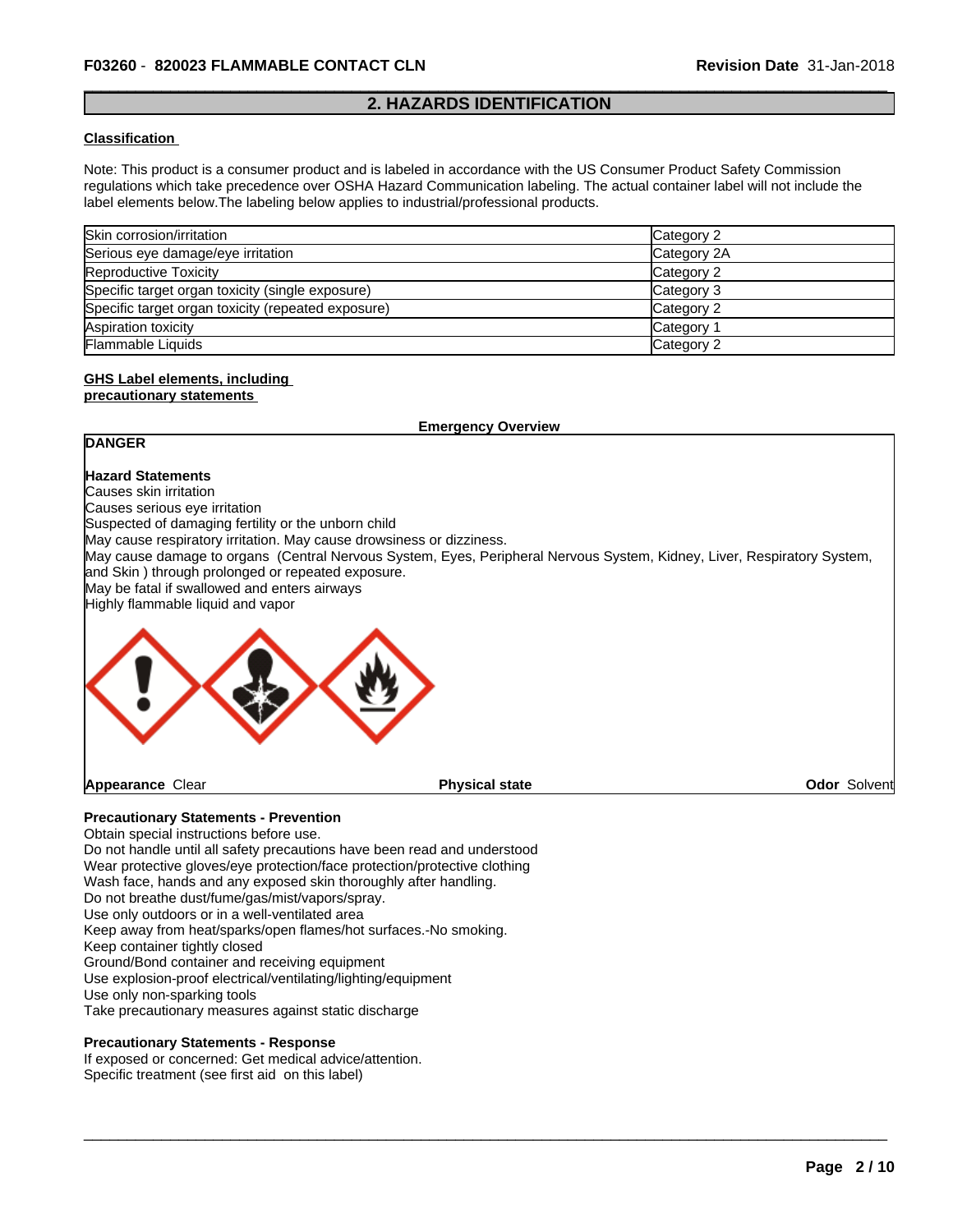IF IN EYES:Rinse cautiously with water for several minutes. Remove contact lenses, if present and easy to do. Continue rinsing. If eye irritation persists: Get medical advice/attention IF ON SKIN (or hair:)Take off immediately all contaminated clothing. Rinse skin with water/shower Take off contaminated clothing and wash it before reuse. If skin irritation occurs: Get medical advice/attention IF INHALED : Remove person to fresh air and keep comfortable for breathing. Call a POISON CENTER or doctor/physician if you feel unwell IF SWALLOWED: Immediately call a poison center/doctor Do NOT induce vomiting. In case of fire: Use CO2, dry chemical, or foam to extinguish

## **Precautionary Statements - Storage**

Store locked up Store in a well-ventilated place. Keep container tightly closed. Keep cool.

#### **Precautionary Statements - Disposal**

Dispose of contents/container to an approved waste disposal plant

#### **Hazards not otherwise classified (HNOC)**

None

#### **Other information**

0% of the mixture consists of ingredient(s) of unknown toxicity.

## **3. COMPOSITION/INFORMATION ON INGREDIENTS**

| <b>Chemical Name</b> | <b>CAS-No</b> | Weight %* |
|----------------------|---------------|-----------|
| <b>ISOHEXANE</b>     | 107-83-5      | $30 - 40$ |
| <b>ACETONE</b>       | 67-64-1       | 25-35     |
| 3-METHYLPENTANE      | $96-14-0$     | $10 - 20$ |
| 2.3-DIMETHYLBUTANE   | 79-29-8       | $10 - 20$ |
| 2.2-DIMETHYLBUTANE   | 75-83-2       | $5 - 15$  |
| N-HEXANE             | 110-54-3      | $1 - 10$  |

\*The exact percentage (concentration) of composition has been withheld as a trade secret.

## **4. FIRST AID MEASURES**

#### **First aid measures for different exposure routes**

| Avoid contact with eyes, skin, and clothing. Avoid breathing vapors, mist, or gas.                                                                                                                |
|---------------------------------------------------------------------------------------------------------------------------------------------------------------------------------------------------|
| IF IN EYES: Rinse cautiously with water for several minutes. Remove contact lenses, if<br>present and easy to do. Continue rinsing. If symptoms persist, call a physician.                        |
| Wash off immediately with soap and plenty of water for at least 15 minutes. Get medical<br>attention immediately if symptoms occur.                                                               |
| Move to fresh air. If breathing is difficult, give oxygen. Artificial respiration and/or oxygen<br>may be necessary. If breathing has stopped, contact emergency medical services<br>immediately. |
| Do NOT induce vomiting. Call a physician immediately. Never give anything by mouth to an<br>unconscious person. Risk of product entering the lungs on vomiting after ingestion.                   |
|                                                                                                                                                                                                   |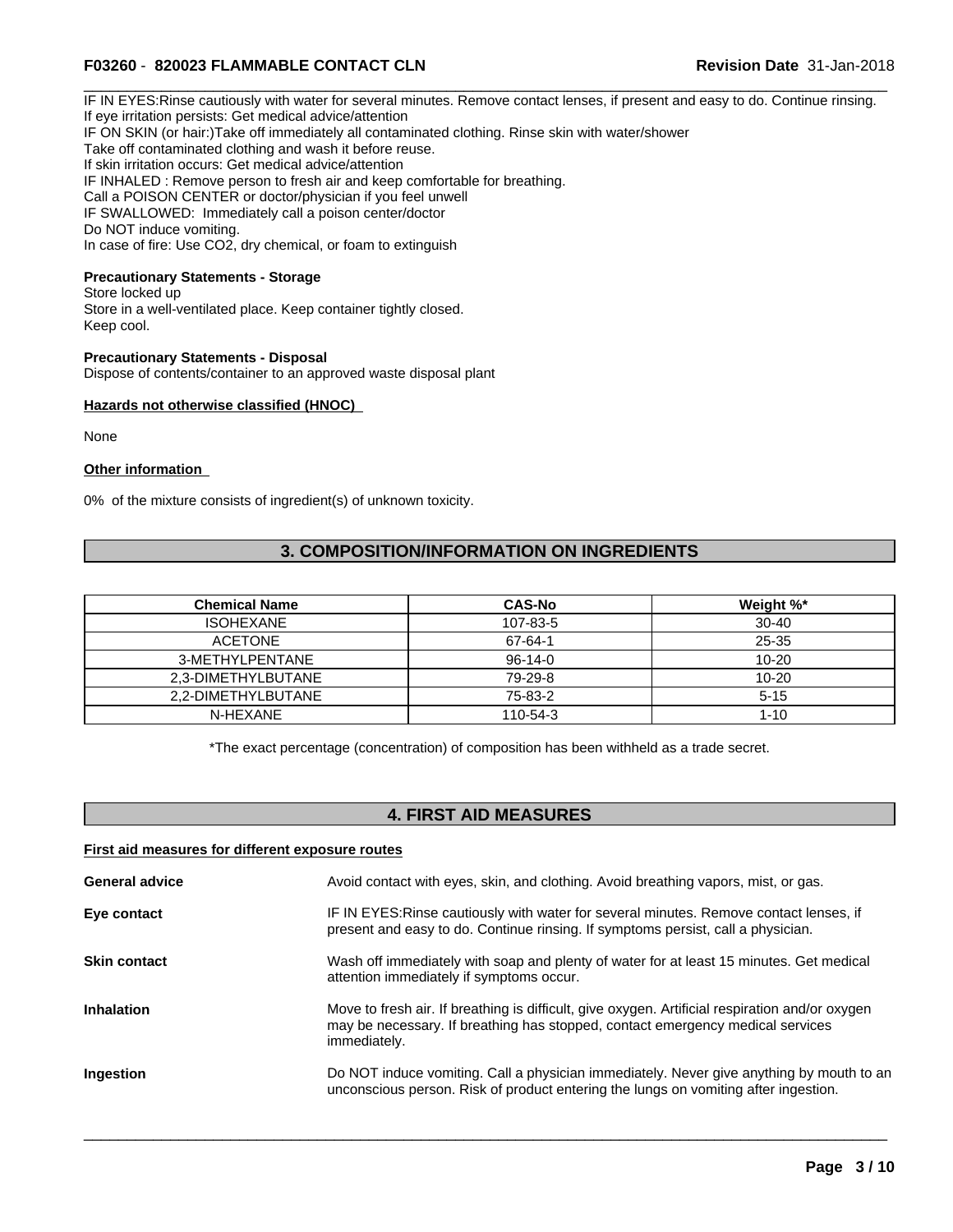#### **Most important symptoms/effects, acute and delayed**

**Main Symptoms** Causes eye and skin irritation. May cause respiratory irritation. May cause dizziness and drowsiness. Harmful and may be fatal if swallowed and enters airways.

#### **Indication of immediate medical attention and special treatment needed, if necessary**

**Notes to physician** Treat symptomatically.

## **5. FIRE-FIGHTING MEASURES**

#### **Suitable Extinguishing Media**

Water fog.Dry chemical. Foam.Carbon dioxide (CO2). Cool containers/tanks with water spray.

**Unsuitable Extinguishing Media** Do not use a solid water stream as it may scatter and spread fire.

#### **Specific hazards arising from the chemical**

Extremely Flammable / Flammable. Keep product and empty container away from heat and sources of ignition.

#### **Explosion Data Sensitivity to Mechanical Impact** none. **Sensitivity to Static Discharge** Yes.

#### **Protective Equipment and Precautions for Firefighters**

As in any fire, wear self-contained breathing apparatus pressure-demand, MSHA/NIOSH (approved or equivalent) and full protective gear. Use shielding to protect fire-fighters from bursting containers.

### **6. ACCIDENTAL RELEASE MEASURES**

|                                                       | Personal precautions, protective equipment and emergency procedures                                                                                                                                                                                                                                        |  |  |
|-------------------------------------------------------|------------------------------------------------------------------------------------------------------------------------------------------------------------------------------------------------------------------------------------------------------------------------------------------------------------|--|--|
| <b>Personal precautions</b>                           | Use with adequate ventiliation to keep the exposure levels below the OELS.                                                                                                                                                                                                                                 |  |  |
| <b>Environmental precautions</b>                      |                                                                                                                                                                                                                                                                                                            |  |  |
| <b>Environmental precautions</b>                      | Vapors can accumulate in low areas. Prevent further leakage or spillage if safe to do so. Do<br>not allow material to contaminate ground water system. Prevent product from entering<br>drains. Report spills as required by local and federal regulations.                                                |  |  |
| Methods and materials for containment and cleaning up |                                                                                                                                                                                                                                                                                                            |  |  |
| <b>Methods for Containment</b>                        | Absorb or cover with dry earth, sand or other non-combustible material and transfer to<br>containers Prevent further leakage or spillage if safe to do so.                                                                                                                                                 |  |  |
| Methods for cleaning up                               | Absorb with sand, clay, or other suitable material. Hard surfaces may be mopped with<br>water. Dam up. Cover liquid spill with sand, earth, or other noncombustible absorbent<br>material. Take up mechanically and collect in suitable container for disposal. Clean<br>contaminated surfaces thoroughly. |  |  |
|                                                       | <b>7. HANDLING AND STORAGE</b>                                                                                                                                                                                                                                                                             |  |  |

#### **Precautions for safe handling**

**Advice on safe handling** Avoid contact with skin, eyes and clothing. Do not eat, drink, or smoke, when using this product. Handle in accordance with good industrial hygiene and safety practice. Remove and wash contaminated clothing before re-use. Keep away from open flames, hot surfaces, and sources of ignition. Take precautionary measures against static discharges.

 $\overline{\phantom{a}}$  ,  $\overline{\phantom{a}}$  ,  $\overline{\phantom{a}}$  ,  $\overline{\phantom{a}}$  ,  $\overline{\phantom{a}}$  ,  $\overline{\phantom{a}}$  ,  $\overline{\phantom{a}}$  ,  $\overline{\phantom{a}}$  ,  $\overline{\phantom{a}}$  ,  $\overline{\phantom{a}}$  ,  $\overline{\phantom{a}}$  ,  $\overline{\phantom{a}}$  ,  $\overline{\phantom{a}}$  ,  $\overline{\phantom{a}}$  ,  $\overline{\phantom{a}}$  ,  $\overline{\phantom{a}}$ 

#### **Conditions for safe storage, including any incompatibilities**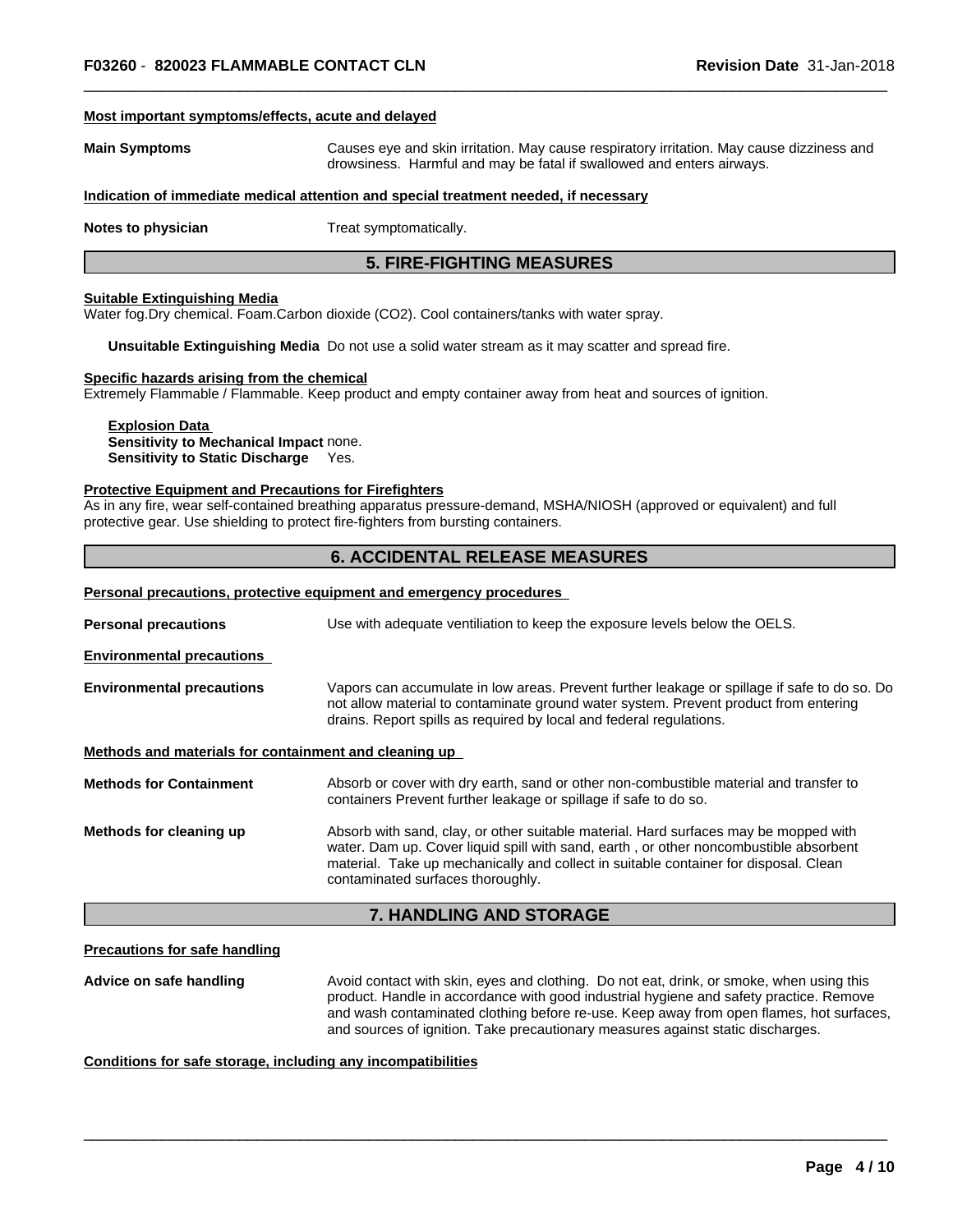#### **Technical measures/Storage conditions**

Keep container tightly closed in a cool, well-ventilated place. Keep away from open flames, hot surfaces and sources of ignition. Keep in properly labeled containers. Keep out of the reach of children. Store locked up. .

**Incompatible products** Strong acids, alkali, or oxidizing agents.

## **8. EXPOSURE CONTROLS/PERSONAL PROTECTION**

#### **Control parameters**

#### **Exposure Guidelines** .

| <b>Chemical Name</b>             | <b>ACGIH TLV</b>                                                                                          | <b>OSHA PEL</b>                                                                                                                                                                                                                                                                                                 | <b>NIOSH IDLH</b>                                            |
|----------------------------------|-----------------------------------------------------------------------------------------------------------|-----------------------------------------------------------------------------------------------------------------------------------------------------------------------------------------------------------------------------------------------------------------------------------------------------------------|--------------------------------------------------------------|
| <b>ISOHEXANE</b>                 | STEL: 1000 ppm                                                                                            |                                                                                                                                                                                                                                                                                                                 |                                                              |
| 107-83-5                         | TWA: 500 ppm                                                                                              |                                                                                                                                                                                                                                                                                                                 |                                                              |
| <b>ACETONE</b><br>67-64-1        | STEL: 500 ppm<br>TWA: 250 ppm                                                                             | TWA: 1000 ppm<br>TWA: 2400 mg/m <sup>3</sup><br>(vacated) TWA: 750 ppm<br>(vacated) TWA: $1800 \text{ mg/m}^3$<br>(vacated) STEL: 2400 mg/m <sup>3</sup><br>The acetone STEL does not<br>apply to the cellulose acetate<br>fiber industry. It is in effect for all<br>other sectors<br>(vacated) STEL: 1000 ppm | IDLH: 2500 ppm<br>TWA: 250 ppm<br>TWA: 590 mg/m <sup>3</sup> |
| 3-METHYLPENTANE<br>$96 - 14 - 0$ | STEL: 1000 ppm<br>TWA: 500 ppm                                                                            |                                                                                                                                                                                                                                                                                                                 |                                                              |
| 2,3-DIMETHYLBUTANE<br>79-29-8    | STEL: 1000 ppm<br>TWA: 500 ppm                                                                            |                                                                                                                                                                                                                                                                                                                 |                                                              |
| 2,2-DIMETHYLBUTANE<br>75-83-2    | STEL: 1000 ppm<br>TWA: 500 ppm                                                                            |                                                                                                                                                                                                                                                                                                                 |                                                              |
| N-HEXANE<br>110-54-3             | TWA: 50 ppm<br>Skin - potential significant<br>contribution to overall exposure<br>by the cutaneous route | TWA: 500 ppm<br>TWA: 1800 mg/m <sup>3</sup><br>(vacated) TWA: 50 ppm<br>(vacated) TWA: $180 \text{ mg/m}^3$                                                                                                                                                                                                     | IDLH: 1100 ppm<br>TWA: 50 ppm<br>TWA: 180 mg/m <sup>3</sup>  |

*ACGIH: (American Conference of Governmental Industrial Hygienists) OSHA: (Occupational Safety & Health Administration)*

*NIOSH IDLH: Immediately Dangerous to Life or Health*

#### **Other Exposure Guidelines** Vacated limits revoked by the Court of Appeals decision in AFL-CIO v. OSHA, 965 F.2d 962 (11th Cir., 1992).

| <b>Exposure controls</b>      |                                                                                                                                                                                                                                                                                                                                  |  |  |
|-------------------------------|----------------------------------------------------------------------------------------------------------------------------------------------------------------------------------------------------------------------------------------------------------------------------------------------------------------------------------|--|--|
| <b>Engineering Measures</b>   | Showers, eyewash stations, and ventilation systems.                                                                                                                                                                                                                                                                              |  |  |
|                               | Individual protection measures, such as personal protective equipment                                                                                                                                                                                                                                                            |  |  |
| <b>Eye/Face Protection</b>    | Safety glasses with side-shields.                                                                                                                                                                                                                                                                                                |  |  |
| Skin and body protection      | Chemical resistant apron. Protective gloves.                                                                                                                                                                                                                                                                                     |  |  |
| <b>Respiratory protection</b> | If exposure limits are exceeded or irritation is experienced, NIOSH/MSHA approved<br>respiratory protection should be worn. Positive-pressure supplied air respirators may be<br>required for high airborne contaminant concentrations. Respiratory protection must be<br>provided in accordance with current local regulations. |  |  |
| <b>Hygiene measures</b>       | Handle in accordance with good industrial hygiene and safety practice.                                                                                                                                                                                                                                                           |  |  |
|                               | A BUVAIAIL INB AUFIUAIL BRABFBTIFA                                                                                                                                                                                                                                                                                               |  |  |

## **9. PHYSICAL AND CHEMICAL PROPERTIES**

 $\overline{\phantom{a}}$  ,  $\overline{\phantom{a}}$  ,  $\overline{\phantom{a}}$  ,  $\overline{\phantom{a}}$  ,  $\overline{\phantom{a}}$  ,  $\overline{\phantom{a}}$  ,  $\overline{\phantom{a}}$  ,  $\overline{\phantom{a}}$  ,  $\overline{\phantom{a}}$  ,  $\overline{\phantom{a}}$  ,  $\overline{\phantom{a}}$  ,  $\overline{\phantom{a}}$  ,  $\overline{\phantom{a}}$  ,  $\overline{\phantom{a}}$  ,  $\overline{\phantom{a}}$  ,  $\overline{\phantom{a}}$ 

#### **Physical and chemical properties**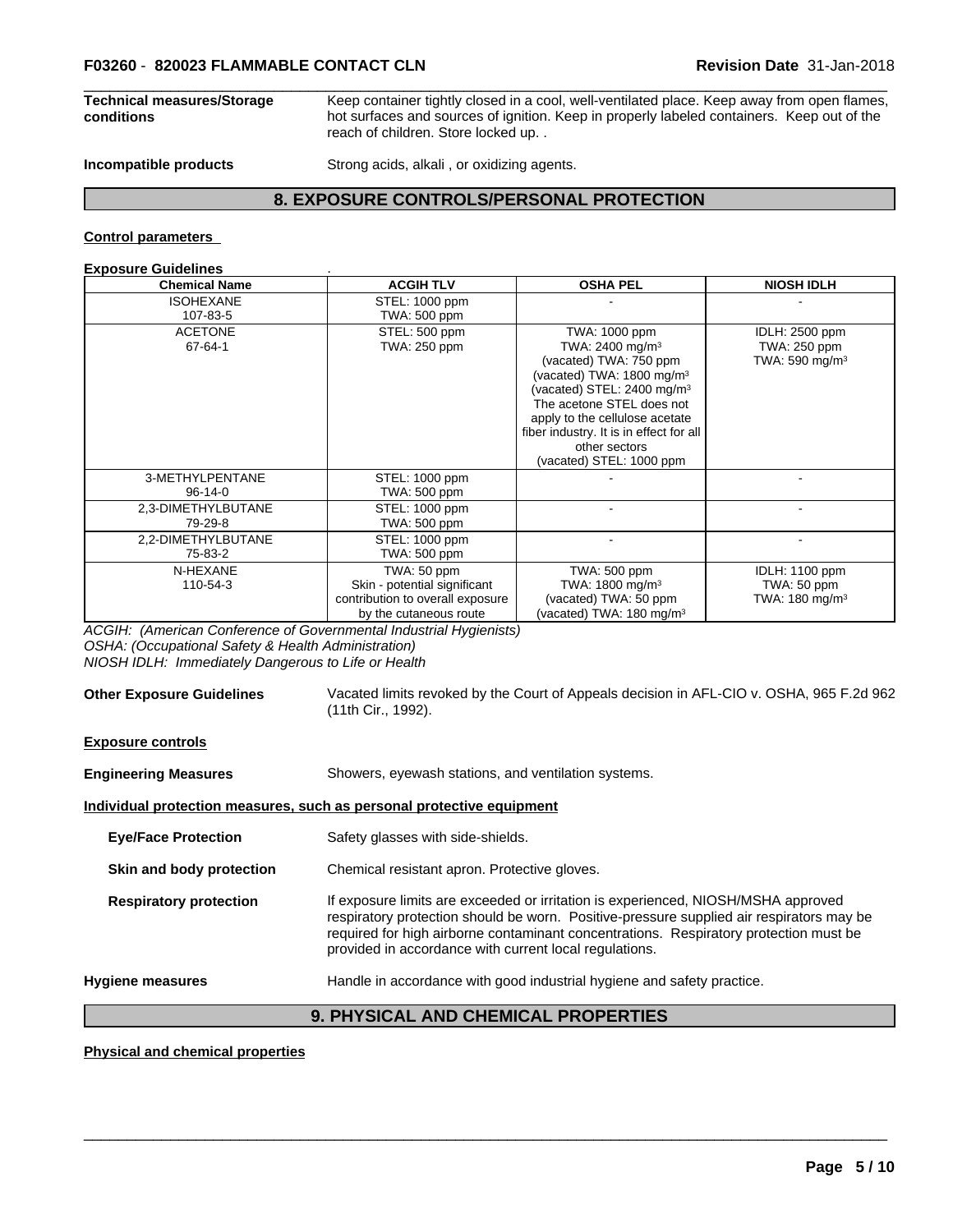|                          |                                                                                                                            | Solvent                       |
|--------------------------|----------------------------------------------------------------------------------------------------------------------------|-------------------------------|
|                          |                                                                                                                            |                               |
| Values                   | Remarks • Methods                                                                                                          |                               |
| No information available |                                                                                                                            |                               |
| No information available |                                                                                                                            |                               |
|                          |                                                                                                                            |                               |
| $-28$ °C / $-18$ °F      | (based on components)                                                                                                      |                               |
| No information available |                                                                                                                            |                               |
| No information available |                                                                                                                            |                               |
|                          |                                                                                                                            |                               |
|                          |                                                                                                                            |                               |
|                          |                                                                                                                            |                               |
|                          |                                                                                                                            |                               |
|                          |                                                                                                                            |                               |
|                          |                                                                                                                            |                               |
|                          |                                                                                                                            |                               |
|                          |                                                                                                                            |                               |
|                          |                                                                                                                            |                               |
|                          |                                                                                                                            |                               |
| No information available |                                                                                                                            |                               |
|                          |                                                                                                                            |                               |
|                          |                                                                                                                            |                               |
|                          | Clear<br>Colorless<br>0.775<br>Practically insoluble<br>Partition coefficient: n-octanol/water<br>No information available | Odor<br><b>Odor Threshold</b> |

**VOC Content(%)** 70

**Physical state**

## **10. STABILITY AND REACTIVITY**

## **Reactivity**

Stable under recommended storage conditions

#### **Chemical stability**

Stable under recommended storage conditions.

#### **Possibility of hazardous reactions**

None under normal processing.

#### **Conditions to Avoid**

Extremes of temperature and direct sunlight.

#### **Incompatible Materials**

Strong acids, alkali, or oxidizing agents.

#### **Hazardous Decomposition Products**

Carbon oxides , Hydrocarbons, Fumes.

## **11. TOXICOLOGICAL INFORMATION**

### **Information on likely routes of exposure**

## **Product Information**

| <b>Inhalation</b>   | Exposure to high vapour concentrations may cause nervous systems effects such as<br>headache, nausea, and dizziness. May cause respiratory tract irritation. |
|---------------------|--------------------------------------------------------------------------------------------------------------------------------------------------------------|
| Eye contact         | Irritating to eyes.                                                                                                                                          |
| <b>Skin contact</b> | Irritating to skin.                                                                                                                                          |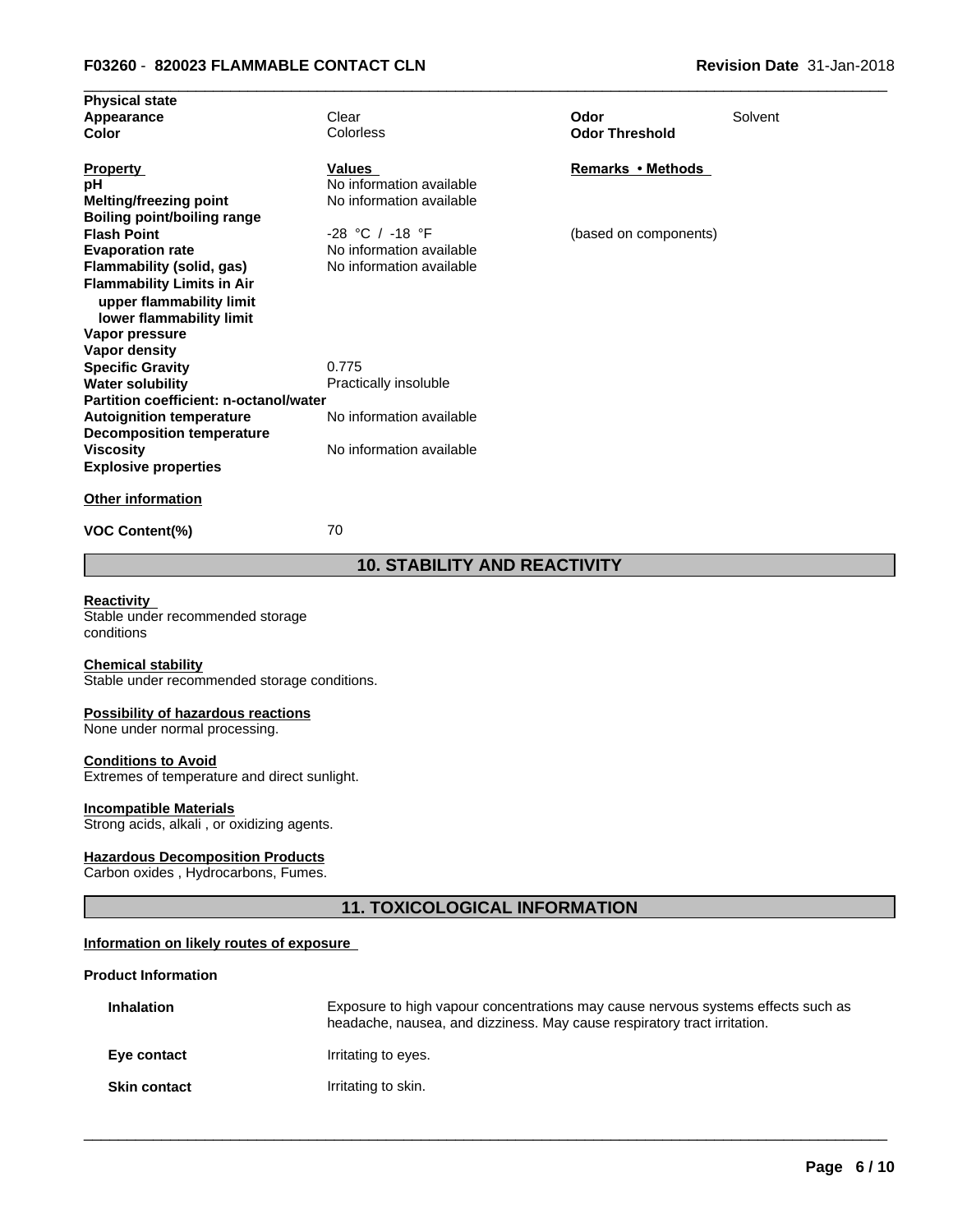**Ingestion Harmful if swallowed and enters airways. Aspiration into the lungs during swallowing may** cause serious lung damage which is harmful and may be fatal.

#### **Component Information**

| <b>Chemical Name</b> | LD50 Oral            | <b>LD50 Dermal</b>      | <b>LC50 Inhalation</b>                |
|----------------------|----------------------|-------------------------|---------------------------------------|
| <b>ACETONE</b>       | $=$ 5800 mg/kg (Rat) |                         | $= 50100$ mg/m <sup>3</sup> (Rat) 8 h |
| $167-64-1$           |                      |                         |                                       |
| <b>N-HEXANE</b>      | Rat<br>$= 25$ g/kg ( | $=$ 3000 mg/kg (Rabbit) | $= 48000$ ppm (Rat) 4 h               |
| 110-54-3             |                      |                         |                                       |

#### **Information on toxicological effects**

**Symptoms** Causes eye and skin irritation. May cause respiratory irritation. May cause drowsiness and dizziness. Harmful if swallowed and enters airways.

#### **Delayed and immediate effects as well as chronic effects from short and long-term exposure**

| <b>Skin corrosion/irritation</b>                                   | Irritating to skin.                                                                         |  |  |
|--------------------------------------------------------------------|---------------------------------------------------------------------------------------------|--|--|
| Eye damage/irritation                                              | Irritating to eyes.                                                                         |  |  |
| <b>Irritation</b>                                                  | Causes eye and skin irritation. May cause respiratory irritation.                           |  |  |
| <b>Sensitization</b>                                               | No information available.                                                                   |  |  |
| <b>Germ Cell Mutagenicity</b>                                      | Not a germ cell mutagen.                                                                    |  |  |
| Carcinogenicity                                                    | There are no carcinogenic chemicals in this product.                                        |  |  |
| ACGIH: (American Conference of Governmental Industrial Hygienists) |                                                                                             |  |  |
| A3 - Animal Carcinogen                                             |                                                                                             |  |  |
| IARC: (International Agency for Research on Cancer)                |                                                                                             |  |  |
| Group 3 - Not Classifiable as to Carcinogenicity in Humans         |                                                                                             |  |  |
| Group 2B - Possibly Carcinogenic to Humans                         |                                                                                             |  |  |
| <b>Reproductive toxicity</b>                                       | Product is or contains a chemical which is a known or suspected reproductive hazard.        |  |  |
| Specific target organ systemic                                     | May cause drowsiness and dizziness. May cause respiratory irritation.                       |  |  |
| toxicity (single exposure)                                         |                                                                                             |  |  |
| Specific target organ systemic                                     | May cause damage to target organs listed below through prolonged or repeated exposure.      |  |  |
| toxicity (repeated exposure)                                       |                                                                                             |  |  |
| <b>Chronic toxicity</b>                                            | Causes skin and eye irritation. May cause respiratory irritation . May cause drowsiness and |  |  |
|                                                                    | dizziness. Harmful or fatal if swallowed and enters airways.                                |  |  |
| <b>Target Organ Effects</b>                                        | Central Nervous System, Eyes, Skin, Peripheral Nervous System, Kidney, Liver, and           |  |  |
|                                                                    | Respiratory System.                                                                         |  |  |
| <b>Aspiration hazard</b>                                           | May be fatal if swallowed and enters airways.                                               |  |  |
| Numerical measures of toxicity - Product Information               |                                                                                             |  |  |

| Unknown Acute Toxicity               | 0% of the mixture consists of ingredient(s) of unknown toxicity.               |
|--------------------------------------|--------------------------------------------------------------------------------|
|                                      | The following values are calculated based on chapter 3.1 of the GHS document . |
| ATEmix (oral)                        | 17255 mg/kg                                                                    |
| <b>ATEmix (dermal)</b>               | 7230 mg/kg                                                                     |
| <b>ATEmix (inhalation-gas)</b>       | 996173 mg/l                                                                    |
| <b>ATEmix (inhalation-dust/mist)</b> | $6.3$ mg/l                                                                     |
| <b>ATEmix (inhalation-vapor)</b>     | 55096 mg/l                                                                     |
|                                      |                                                                                |

## **12. ECOLOGICAL INFORMATION**

#### **Ecotoxicity**

| <b>Chemical Name</b> | <b>Toxicity to algae</b> | <b>Toxicity to fish</b> | <b>Toxicity to</b><br>microorganisms | Toxicity to daphnia and<br>other aquatic invertebrates |
|----------------------|--------------------------|-------------------------|--------------------------------------|--------------------------------------------------------|
| <b>ACETONE</b>       |                          | 4.74 - 6.33 mL/L LC50   |                                      | 10294 - 17704 mg/L EC50                                |
| 67-64-1              |                          | Oncorhynchus mykiss 96h |                                      | Daphnia magna 48h Static                               |
|                      |                          | 6210 - 8120 mg/L LC50   |                                      | 12600 - 12700 mg/L EC50                                |
|                      |                          | Pimephales promelas 96h |                                      | Daphnia magna 48h                                      |
|                      |                          | static 8300 mg/L LC50   |                                      |                                                        |
|                      |                          | Lepomis macrochirus 96h |                                      |                                                        |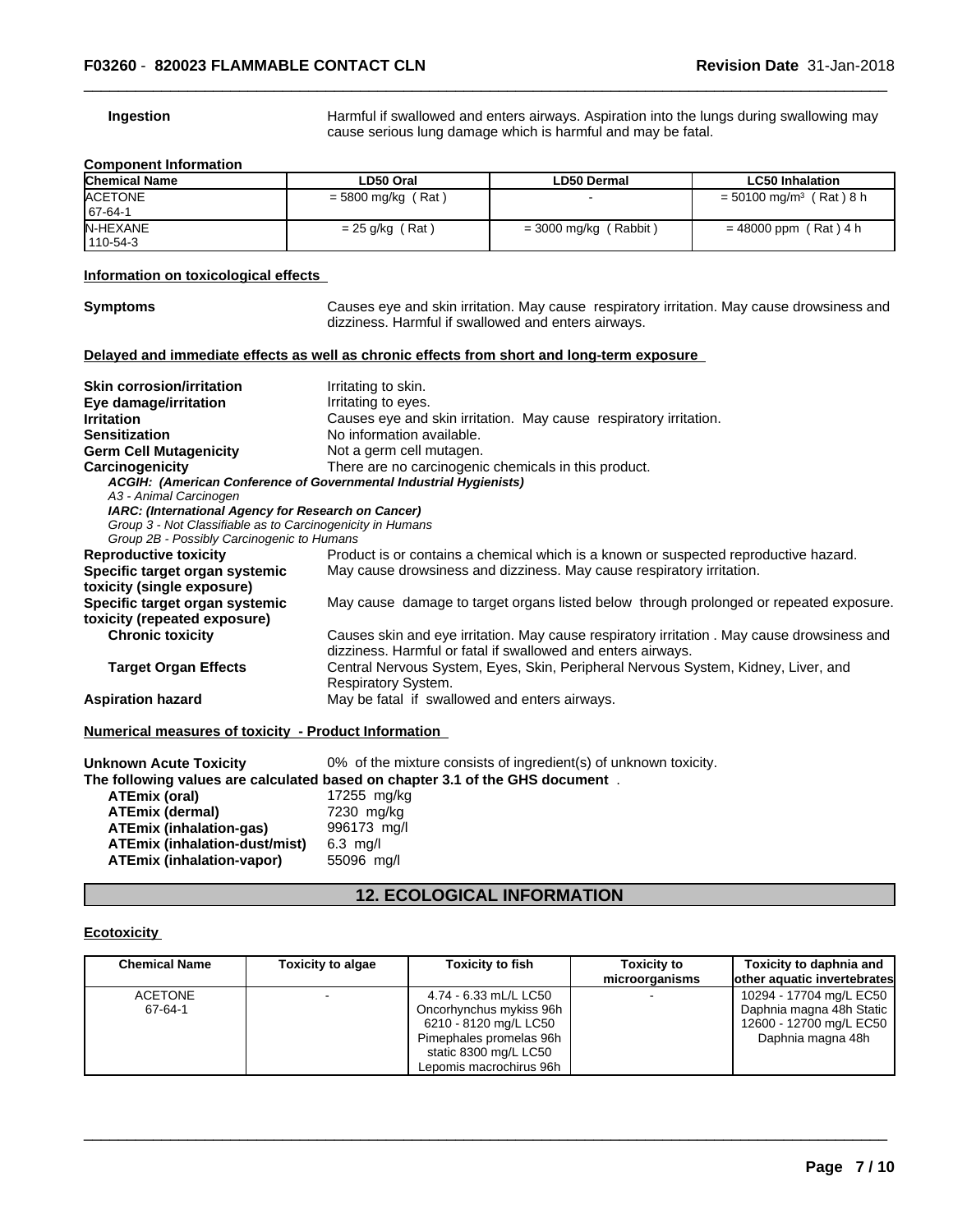| $1 - 11 - 11$<br>XANL<br>м-н.<br>-- | <b>LC50</b><br>98<br>ma/L '<br>--- |  |
|-------------------------------------|------------------------------------|--|
| 10-54-3                             | Pimephales promelas 96h            |  |
|                                     | flow-through                       |  |

## **Persistence and degradability**

#### **Bioaccumulation**

.

|                               | <b>Chemical Name</b>                                                                                                                                                    | log Pow                                                         |  |  |  |  |
|-------------------------------|-------------------------------------------------------------------------------------------------------------------------------------------------------------------------|-----------------------------------------------------------------|--|--|--|--|
|                               | <b>ACETONE</b><br>$67 - 64 - 1$                                                                                                                                         | $-0.24$                                                         |  |  |  |  |
|                               | 2,2-DIMETHYLBUTANE<br>3.8<br>75-83-2                                                                                                                                    |                                                                 |  |  |  |  |
| Other adverse effects         | No information available                                                                                                                                                |                                                                 |  |  |  |  |
|                               |                                                                                                                                                                         | <b>13. DISPOSAL CONSIDERATIONS</b>                              |  |  |  |  |
| Waste treatment               |                                                                                                                                                                         |                                                                 |  |  |  |  |
| Waste Disposal Methods        | This material, as supplied, is a hazardous waste according to federal regulations (40 CFR<br>261). Dispose of in accordance with federal, state, and local regulations. |                                                                 |  |  |  |  |
| <b>Contaminated packaging</b> | Do not re-use empty containers.                                                                                                                                         |                                                                 |  |  |  |  |
|                               |                                                                                                                                                                         |                                                                 |  |  |  |  |
|                               |                                                                                                                                                                         | <b>14. TRANSPORT INFORMATION</b>                                |  |  |  |  |
| <b>DOT Ground</b>             |                                                                                                                                                                         | UN1993, FLAMMABLE LIQUIDS, N.O.S (ISOHEXANE, ACETONE),3, PG II  |  |  |  |  |
| <b>IATA</b>                   |                                                                                                                                                                         | PACKAGE SIZE NOT ACCEPTED FOR AIR TRANSPORT                     |  |  |  |  |
| <b>IMDG</b>                   |                                                                                                                                                                         | UN1993, FLAMMABLE LIQUIDS, N.O.S. (ISOHEXANE, ACETONE), 3, PGII |  |  |  |  |
|                               |                                                                                                                                                                         |                                                                 |  |  |  |  |

## **15. REGULATORY INFORMATION**

## **International Inventories**

|                        | <b>TSCA</b> | <b>DSL/NDSL</b> | <b>EINECS/ELI</b><br><b>NCS</b> | <b>ENCS</b> | <b>IECSC</b> | <b>KECL</b> | <b>PICCS</b> | <b>AICS</b> |
|------------------------|-------------|-----------------|---------------------------------|-------------|--------------|-------------|--------------|-------------|
| <b>ISOHEXANE</b>       | X           | х               | Х                               | X           | х            | Х           | X            | X           |
| <b>ACETONE</b>         | X           |                 | X                               | X           | Χ            | X           | X            | X           |
| 3-METHYLPENTANE        | X           | х               | X                               | X           | Χ            | X           | X            | X           |
| 2,3-DIMETHYLBUTAN<br>Е | X           | х               | X                               | X           | X            | X           | X            | X           |
| 2,2-DIMETHYLBUTAN<br>E | X           | х               | X                               | X           | Χ            | X           | X            | X           |
| N-HEXANE               | X           | X               | X                               | X           | X            | х           | X            | X           |

#### **Legend:**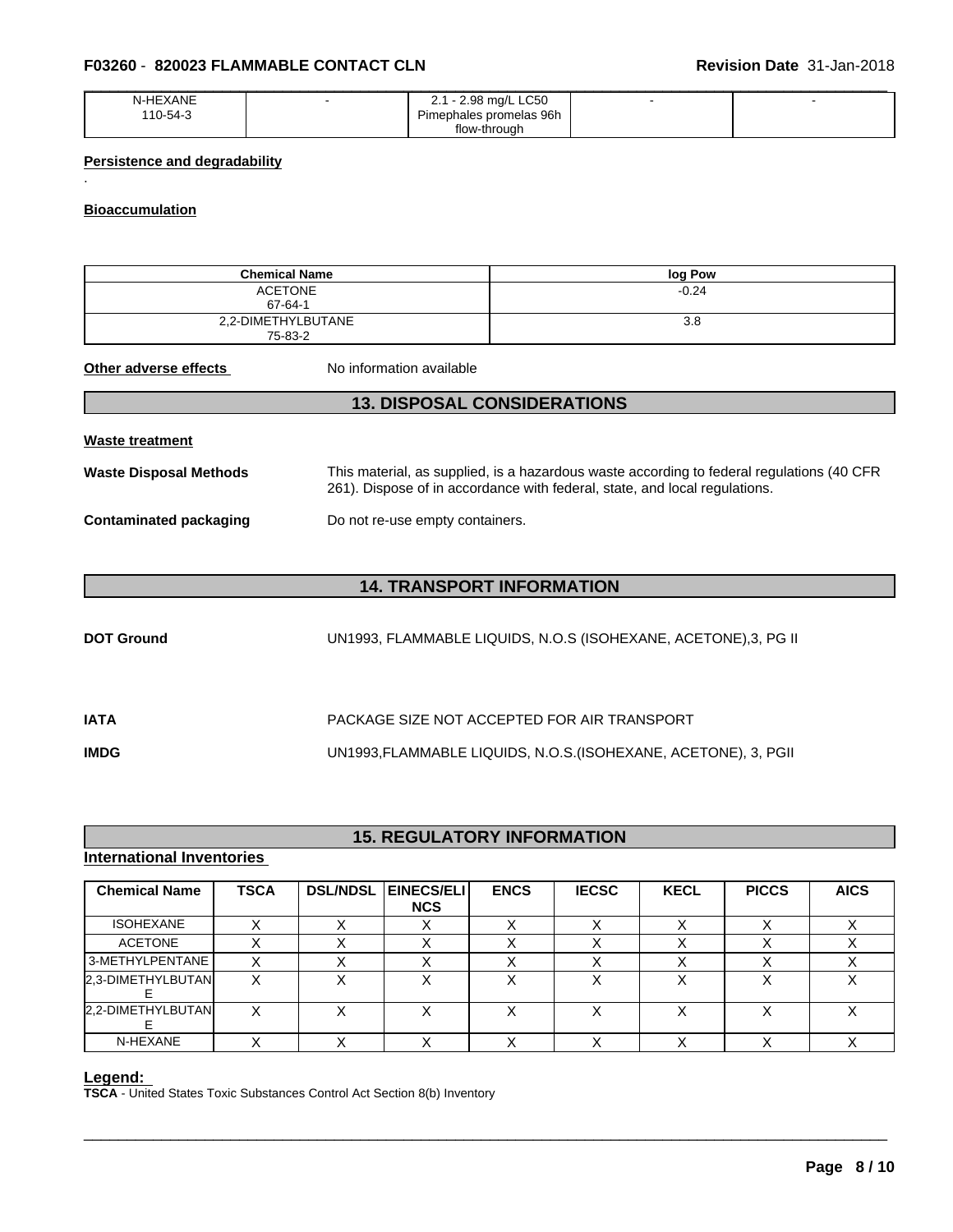**DSL/NDSL** - Canadian Domestic Substances List/Non-Domestic Substances List

**EINECS/ELINCS** - European Inventory of Existing Commercial Chemical Substances/EU List of Notified Chemical Substances

**ENCS** - Japan Existing and New Chemical Substances

**CHINA** - China Inventory of Existing Chemical Substances

**KECL** - Korean Existing and Evaluated Chemical Substances

**PICCS** - Philippines Inventory of Chemicals and Chemical Substances

**AICS** - Australian Inventory of Chemical Substances

## **U.S. Federal Regulations**

#### **SARA 313**

Section 313 of Title III of the Superfund Amendments and Reauthorization Act of 1986 (SARA). This product does contain a chemical or chemicals which are subject to the reporting requirements of the Act and Title 40 of the Code of Federal Regulations, Part 372:

| <b>Chemical Name</b>               | <b>CAS-No</b> | Weight %* | <b>SARA</b><br>242<br><b>∴Threshold</b><br>-313<br>Values % |
|------------------------------------|---------------|-----------|-------------------------------------------------------------|
| <b>N-HEXANE</b><br>110-54-3<br>. . | 110-54-3      |           | $\cdot \cdot \circ$                                         |

#### **SARA 311/312 Hazard Categories**

| <b>Acute Health Hazard</b>        | Yes |
|-----------------------------------|-----|
| <b>Chronic Health Star Hazard</b> | Yes |
| <b>Fire Hazard</b>                | Yes |
| Sudden Release of Pressure Hazard | Yes |
| <b>Reactive Hazard</b>            | no  |

#### **Clean Water Act**

This product does not contain any substances regulated as pollutants pursuant to the Clean Water Act (40 CFR 122.21 and 40 CFR 122.42).

#### **CERCLA**

This material, as supplied, does contain substances regulated as a hazardous substance under the Comprehensive Environmental Response Compensation and Liability Act (CERCLA) (40 CFR 302):

| <b>Chemical Name</b>      | <b>Hazardous Substances RQs</b> | <b>Extremely Hazardous Substances</b><br><b>RQs</b> | <b>RQ</b>                                  |
|---------------------------|---------------------------------|-----------------------------------------------------|--------------------------------------------|
| <b>ACETONE</b><br>67-64-1 | 5000 lb                         |                                                     | RQ 5000 lb final RQ<br>RQ 2270 kg final RQ |
| N-HEXANE<br>110-54-3      | 5000 lb                         |                                                     | RQ 5000 lb final RQ<br>RQ 2270 kg final RQ |

### **U.S. State Regulations**

#### **California Proposition 65**

This product contains the following Proposition 65 chemicals:



This product can expose you to chemicals including those listed below, which is [are] known to the State of California to cause cancer, birth defects or other reproductive harm. For more information go to www.P65Warnings.ca.gov

| Chemical Name                                                          | -65<br><br>California Prop.                                   |
|------------------------------------------------------------------------|---------------------------------------------------------------|
| $\sim$<br>.<br>$\cdot$ $-$<br><b>ANE</b><br>$-24-$<br>ПE.<br>$\lambda$ | $1 - 10%$<br>Reproductive '*<br>ിopmentai.<br>⊃evel<br>(Male) |

#### **U.S. State Right-to-Know Regulations**

| . .<br>--<br>Nnm<br><b>Nev</b><br>ъ.<br>nar<br>Mas<br>חי־<br>. |
|----------------------------------------------------------------|
|----------------------------------------------------------------|